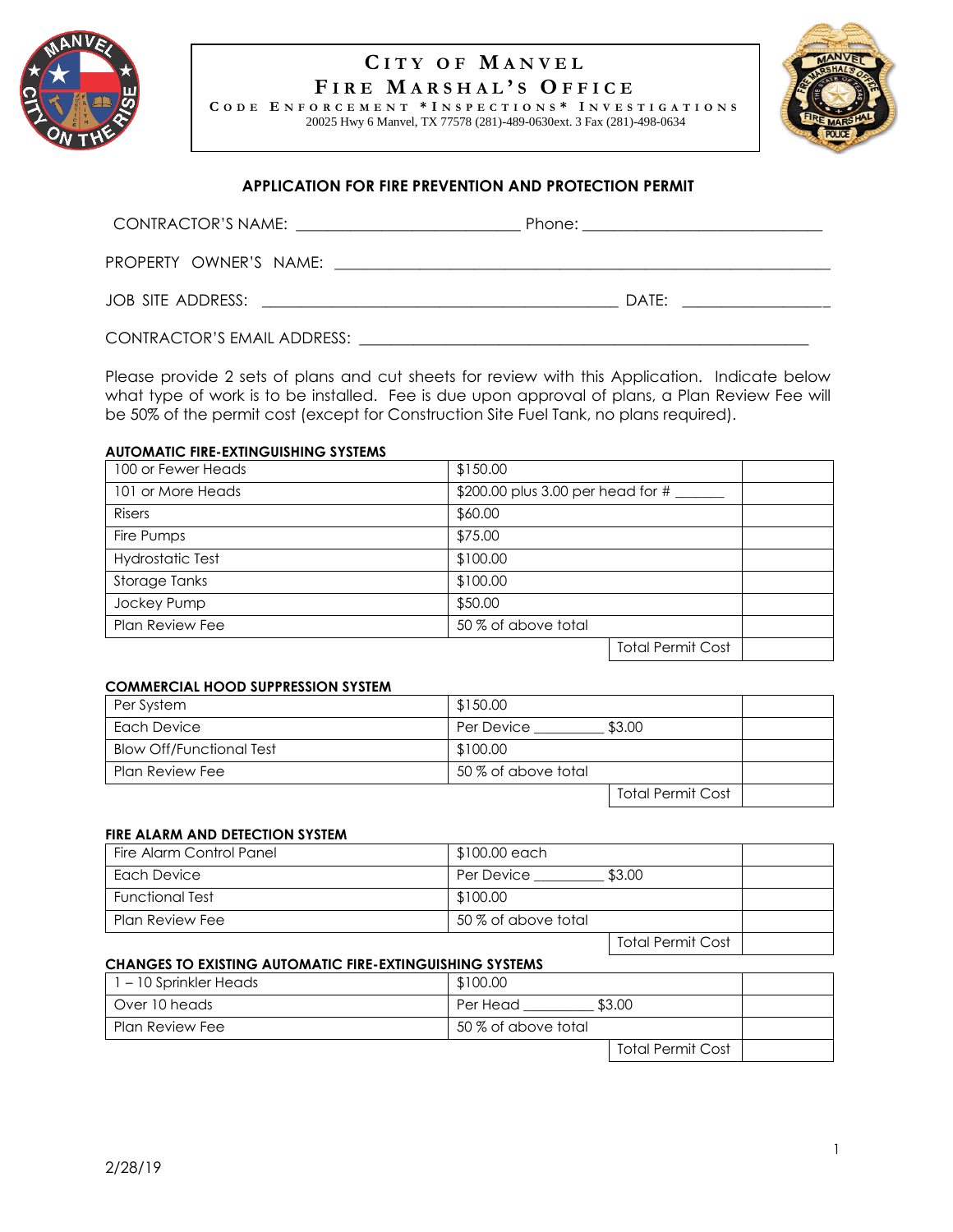

# **C I T Y O F M A N V E L F I R E M A R S H A L ' S O F F I C E**

**C O D E E N F O R C E M E N T \* I N S P E C T I O N S \* I N V E S T I G A T I O N S** 20025 Hwy 6 Manvel, TX 77578 (281)-489-0630ext. 3 Fax (281)-498-0634



# **COMPRESSED GAS**

| Compressed Gas  | $$150.00$ per system |                   |  |
|-----------------|----------------------|-------------------|--|
| Plan Review Fee | 50 % of above total  |                   |  |
|                 |                      | Total Permit Cost |  |

## **FLAMMABLE AND COMBUSTIBLE LIQUIDS**

| Pipeline                                          | \$600.00                           |  |
|---------------------------------------------------|------------------------------------|--|
| Aboveground Storage Tank Install                  | \$250.00                           |  |
| Aboveground Storage Tank Repair/Removal           | \$100.00                           |  |
| Underground Storage Tank Install                  | \$400.00                           |  |
| Underground Storage Tank Repair/Removal           | \$100.00                           |  |
| Construction Site Fuel Tank (Inspection required) | One Time Service per Tank \$100.00 |  |
| Plan Review (No review fee for Construct. tank)   | 50 % of above total                |  |
|                                                   | <b>Total Permit Cost</b>           |  |

# **HAZARDOUS MATERIAL**

| Permit Fee             | \$450.00            |                   |  |
|------------------------|---------------------|-------------------|--|
| <b>Plan Review Fee</b> | 50 % of above total |                   |  |
|                        |                     | Total Permit Cost |  |

### **INDUSTRIAL OVENS**

| Permit Fee      | \$200.00            |                   |  |
|-----------------|---------------------|-------------------|--|
| Plan Review Fee | 50 % of above total |                   |  |
|                 |                     | Total Permit Cost |  |

#### **PRIVATE FIRE HYDRANTS**

| <b>Hydrant</b>         | \$50.00<br>Per      |                          |
|------------------------|---------------------|--------------------------|
| Hydrostatic Test       | \$100.00            |                          |
| <b>Plan Review Fee</b> | 50 % of above total |                          |
|                        |                     | <b>Total Permit Cost</b> |

## **SPRAYING OR DIPPING**

| Fee per System                  | \$100.00<br>Per     |  |
|---------------------------------|---------------------|--|
| Fee per Device                  | \$2.00<br>Per       |  |
| <b>Blow Off/Functional Test</b> | \$50.00             |  |
| Plan Review Fee                 | 50 % of above total |  |
|                                 | Total Permit Cost   |  |

#### **STANDPIPE SYSTEMS**

| Class I System          | \$100.00            |                          |  |
|-------------------------|---------------------|--------------------------|--|
| Class II System         | \$100.00            |                          |  |
| Class III System        | \$100.00            |                          |  |
| <b>Hydrostatic Test</b> | \$100.00            |                          |  |
| <b>Plan Review Fee</b>  | 50 % of above total |                          |  |
|                         |                     | <b>Total Permit Cost</b> |  |